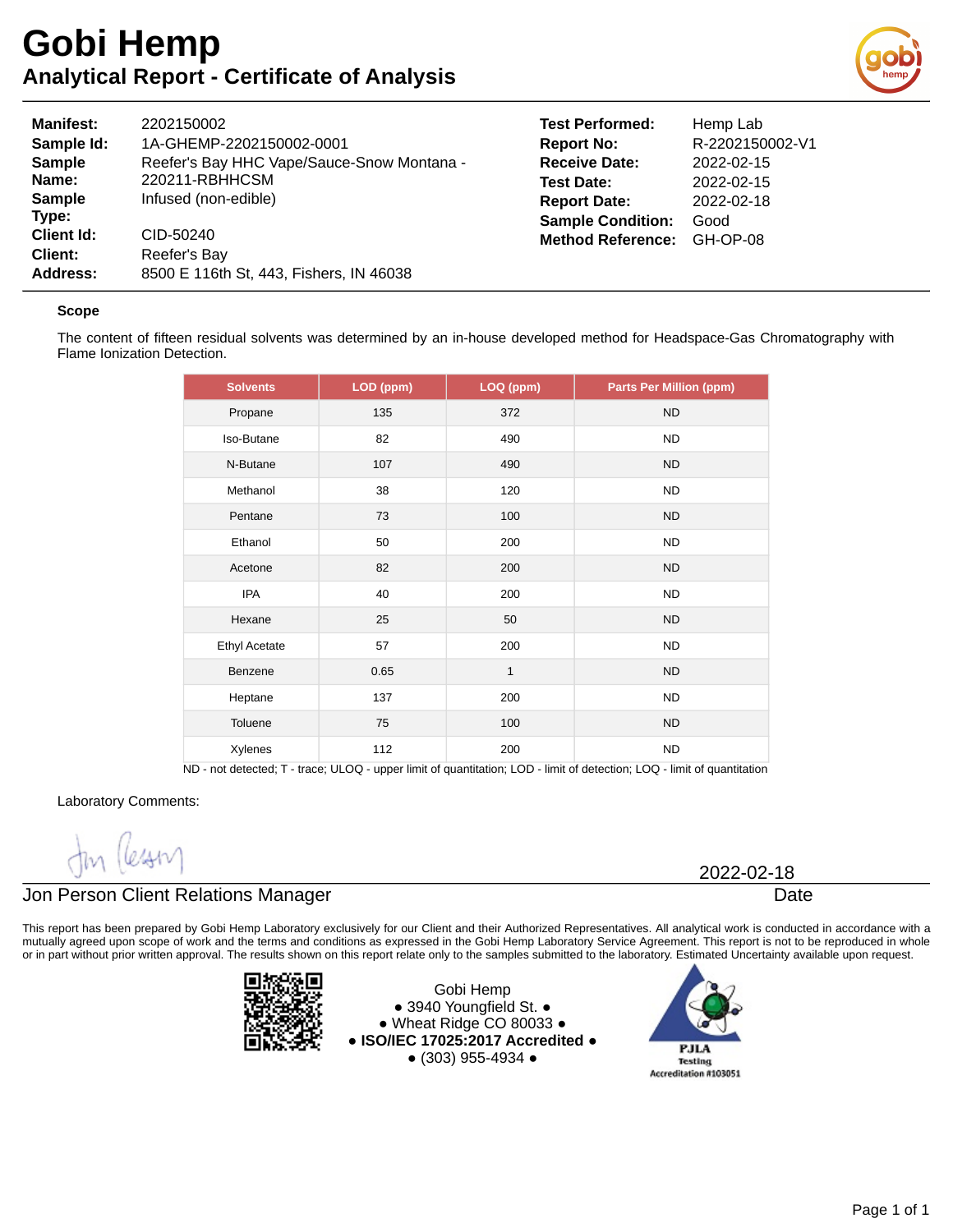

| <b>Manifest:</b><br>Sample Id:<br><b>Sample Name:</b> | 2202150002<br>1A-GHEMP-2202150002-0001<br>Reefer's Bay HHC Vape/Sauce-Snow Montana -<br>220211-RBHHCSM | <b>Test Performed:</b><br><b>Intended Use:</b><br><b>Report No:</b><br><b>Receive Date:</b> | Hemp Lab<br>Inhaled or Audited Product<br>MT-2202150002-V1<br>2022-02-15 |
|-------------------------------------------------------|--------------------------------------------------------------------------------------------------------|---------------------------------------------------------------------------------------------|--------------------------------------------------------------------------|
| <b>Sample Type:</b>                                   | Infused (non-edible)                                                                                   | <b>Test Date:</b>                                                                           | 2022-02-16                                                               |
| <b>Client Id:</b>                                     | CID-50240                                                                                              | <b>Report Date:</b>                                                                         | 2022-02-18                                                               |
| <b>Client:</b>                                        | Reefer's Bay                                                                                           | <b>Sample Condition:</b>                                                                    | Good                                                                     |
| Address:                                              | 8500 E 116th St, 443, Fishers, IN 46038                                                                | <b>Method Reference:</b>                                                                    | GH-OP-17                                                                 |

### **Scope**

Arsenic, Cadmium, Lead and Mercury were determined by an Inductively Coupled Plasma Mass Spectrometer (ICP-MS) using an in-house developed method.

| <b>Metals</b> | <b>LOD</b><br>(ppm) | <b>LOQ</b><br>(ppm) | <b>Sample Reporting</b><br>Limit (ppm) | <b>Parts Per</b><br><b>Million (ppm)</b> |
|---------------|---------------------|---------------------|----------------------------------------|------------------------------------------|
| Arsenic       | 0.007               | 0.025               | 0.500                                  | ND.                                      |
| Cadmium       | 0.003               | 0.010               | 0.100                                  | ND.                                      |
| Lead          | 0.003               | 0.010               | 0.100                                  | ND.                                      |
| Mercury       | 0.0009              | 0.003               | 0.100                                  | ND                                       |

ND - not detected; T - trace; ULOQ - upper limit of quantitation; LOD - limit of detection; LOQ limit of quantitation

Laboratory Comments:

 $\mathcal{Q}$ 

### Jon Person Client Relations Manager

This report has been prepared by Gobi Hemp Laboratory exclusively for our Client and their Authorized Representatives. All analytical work is conducted in accordance with a mutually agreed upon scope of work and the terms and conditions as expressed in the Gobi Hemp Laboratory Service Agreement. This report is not to be reproduced in whole or in part without prior written approval. The results shown on this report relate only to the samples submitted to the laboratory. Estimated Uncertainty available upon request.



Gobi Hemp ● 3940 Youngfield St. ● ● Wheat Ridge CO 80033 ● **● ISO/IEC 17025:2017 Accredited ●** ● (303) 955-4934 ●



2022-02-18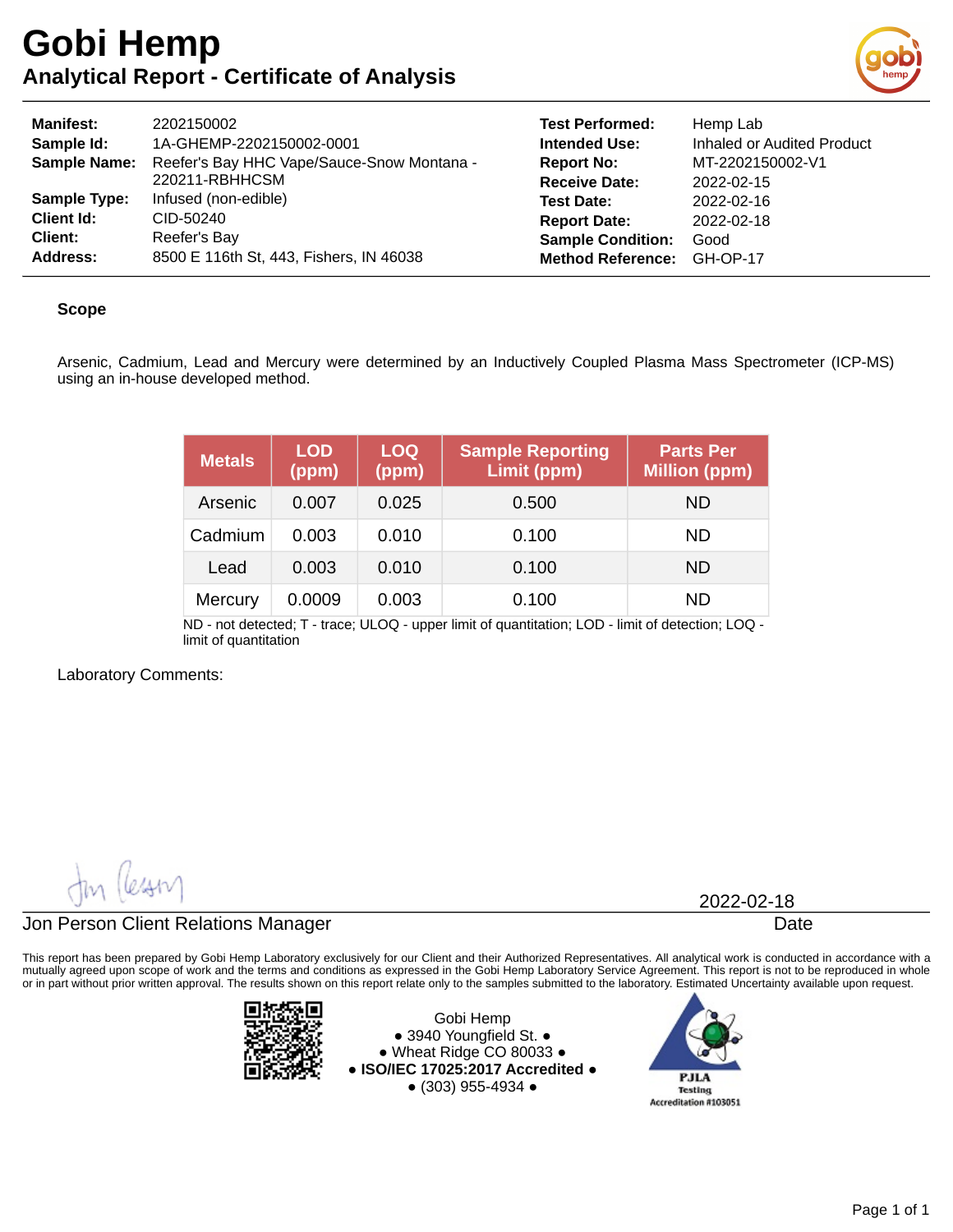# **Gobi Hemp Microbial Contaminant Report - Certificate of Analysis**



| <b>Manifest:</b>       | 2202150002                              | <b>Report No:</b>        | M-2202150002-V1                                             |
|------------------------|-----------------------------------------|--------------------------|-------------------------------------------------------------|
| <b>Sample Type:</b>    | Infused (non-edible)                    | <b>Receive Date:</b>     | 2022-02-15                                                  |
| <b>Test Performed:</b> | Microbial Lab                           | <b>Test Date:</b>        | 2022-02-15                                                  |
| <b>Client Id:</b>      | CID-50240                               | <b>Report Date:</b>      | 2022-02-18                                                  |
| <b>Client:</b>         | Reefer's Bay                            | <b>Sample Condition:</b> | Good                                                        |
| <b>Address:</b>        | 8500 E 116th St, 443, Fishers, IN 46038 | <b>Method Reference:</b> | MBH-OP-02, MBH-OP-03,<br>MBH-OP-05, MBH-OP-10.<br>MBH-OP-11 |

### **Scope**

Contaminant testing for the identified pathogens *Salmonella spp.* and *Shiga Toxin Virulence Genes, O26,O45, O103, O111, O121, O145 and O157:H7 serogroups of Escherichia coli* (STEC) was performed through Polymerase Chain Reaction (PCR) presumptive experimentation, and confirmed through cultural methodology where applicable. Results for *Salmonella spp.* and STEC are represented as a negative or positive determination, a negative result indicating no detection of the respective contaminant.

Total Yeast and Mold Count (TYMC)/Total Aerobic Count(TAC)/Total Coliform Count (TCC) were determined through 3M™ Petrifilm™ plating technology. The TYMC/TAC/TCC is represented as a count in colony forming units per gram (cfu/g).

Alop

2022-02-18

### Jerry Hogan - Director of Operations Date

This report has been prepared by Gobi Hemp Laboratory exclusively for our Client and their Authorized Representatives. All analytical work is conducted in accordance with a mutually agreed upon scope of work and the terms and conditions as expressed in the Gobi Hemp Laboratory Service Agreement. This report is not to be reproduced in whole or in part without prior written approval. The results shown on this report relate only to the samples submitted to the laboratory. Estimated Uncertainty available upon request.

> Gobi Hemp ● 3940 Youngfield St. ● ● Wheat Ridge CO 80033 ● **● ISO/IEC 17025:2017 Accredited ●** ● (303) 955-4934 ●

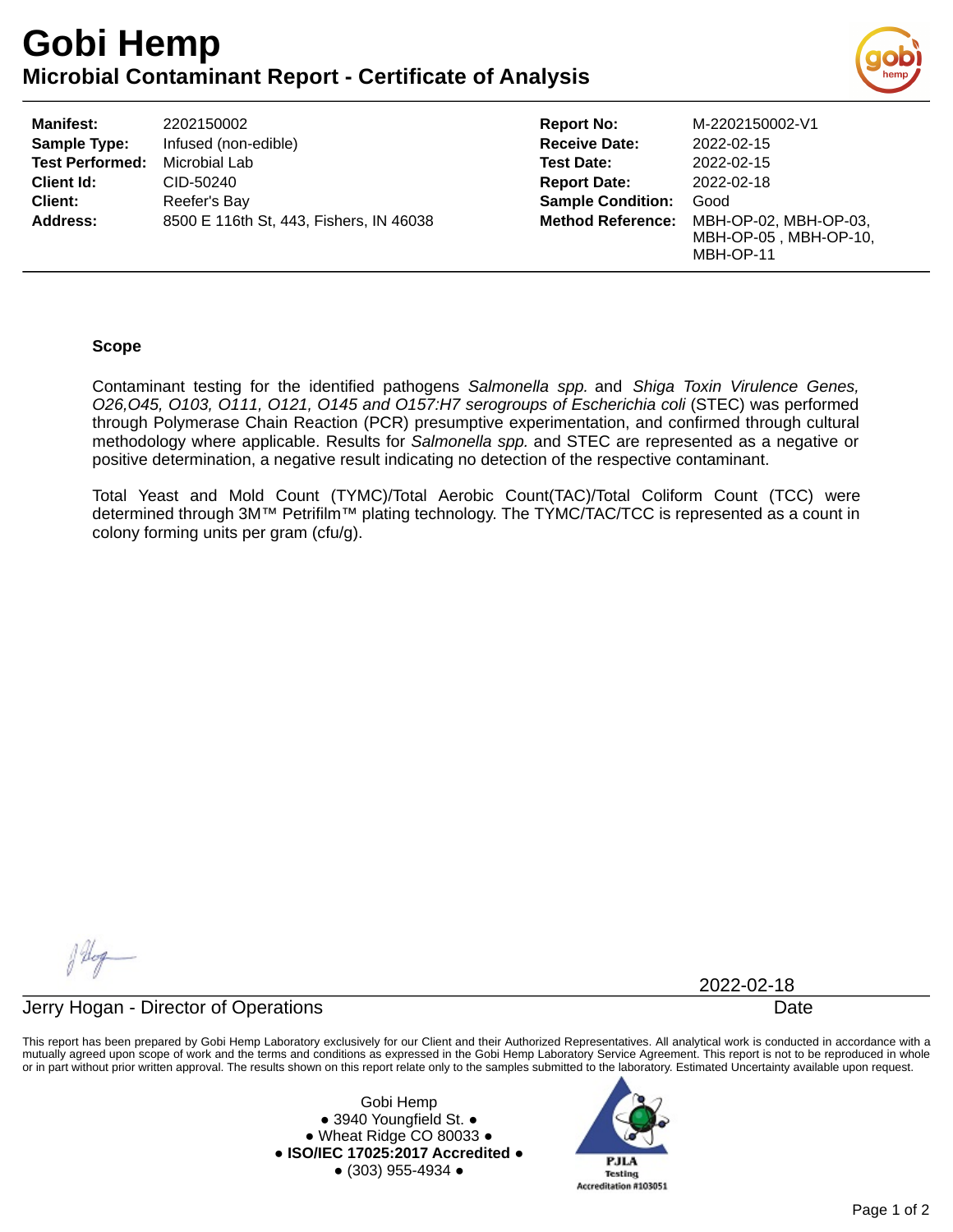# **Gobi Hemp Microbial Contaminant Report - Certificate of Analysis**



| <b>Manifest:</b>       | 2202150002                              | <b>Report No:</b>        | M-2202150002-V1                                             |
|------------------------|-----------------------------------------|--------------------------|-------------------------------------------------------------|
| <b>Sample Type:</b>    | Infused (non-edible)                    | <b>Receive Date:</b>     | 2022-02-15                                                  |
| <b>Test Performed:</b> | Microbial Lab                           | <b>Test Date:</b>        | 2022-02-15                                                  |
| Client Id:             | CID-50240                               | <b>Report Date:</b>      | 2022-02-18                                                  |
| <b>Client:</b>         | Reefer's Bay                            | <b>Sample Condition:</b> | Good                                                        |
| <b>Address:</b>        | 8500 E 116th St, 443, Fishers, IN 46038 | <b>Method Reference:</b> | MBH-OP-02, MBH-OP-03,<br>MBH-OP-05, MBH-OP-10,<br>MBH-OP-11 |

| Sample Id                    | <b>Product</b>                                               | <b>Salmonella</b><br>spp. | <b>STEC</b> | <b>TYMC</b><br>(cfulg) | <b>TAC</b><br>(cfulg) | <b>TCC</b><br>(cfulg) |
|------------------------------|--------------------------------------------------------------|---------------------------|-------------|------------------------|-----------------------|-----------------------|
| 1A-<br>GHEMP-2202150002-0001 | Reefer's Bay HHC Vape/Sauce-Snow<br>Montana - 220211-RBHHCSM | Negative                  | Negative    | < 100                  | < 100                 | < 100                 |

STEC - shiga toxin-producing *Escherichia coli*; TYMC - total yeast and mold count; TAC - Total Aerobic Count; TCC - Total Coliform Count;

Laboratory Comments:

flog

2022-02-18

Jerry Hogan - Director of Operations **Date** 

This report has been prepared by Gobi Hemp Laboratory exclusively for our Client and their Authorized Representatives. All analytical work is conducted in accordance with a mutually agreed upon scope of work and the terms and conditions as expressed in the Gobi Hemp Laboratory Service Agreement. This report is not to be reproduced in whole or in part without prior written approval. The results shown on this report relate only to the samples submitted to the laboratory. Estimated Uncertainty available upon request.

> Gobi Hemp ● 3940 Youngfield St. ● ● Wheat Ridge CO 80033 ● **● ISO/IEC 17025:2017 Accredited ●** ● (303) 955-4934 ●

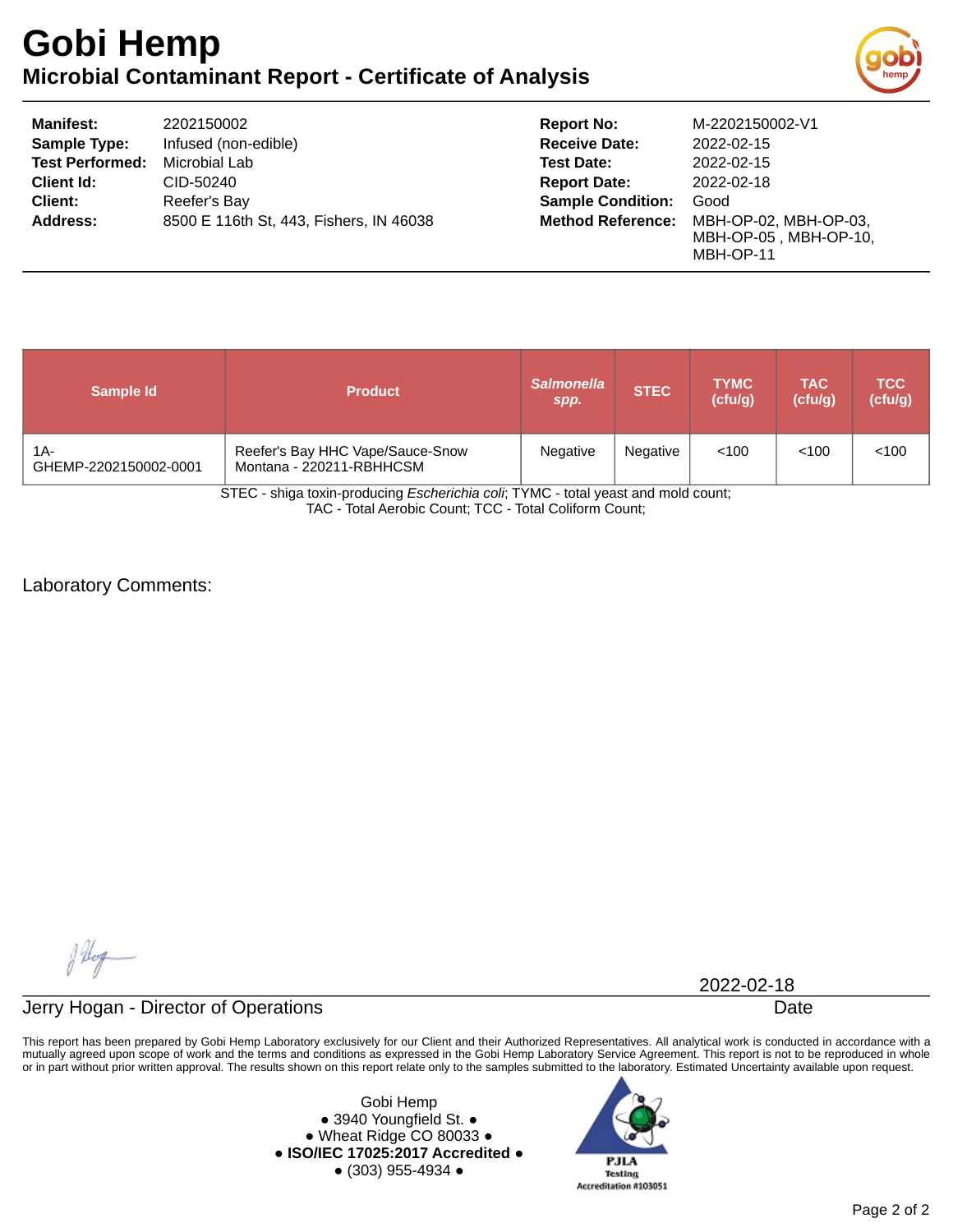## **Gobi Hemp Terpene Report - Certificate of Analysis**



| <b>Manifest:</b>                           | 2202150002                                                           |
|--------------------------------------------|----------------------------------------------------------------------|
| Sample Id:                                 | 1A-GHEMP-2202150002-0001                                             |
| <b>Sample</b>                              | Reefer's Bay HHC Vape/Sauce-Snow Montana -                           |
| Name:                                      | 220211-RBHHCSM                                                       |
| <b>Sample</b>                              | Infused (non-edible)                                                 |
| Type:<br>Client Id:<br>Client:<br>Address: | CID-50240<br>Reefer's Bay<br>8500 E 116th St, 443, Fishers, IN 46038 |

| <b>Test Performed:</b>   | Hemp Lab        |
|--------------------------|-----------------|
| <b>Report No:</b>        | T-2202150002-V1 |
| <b>Receive Date:</b>     | 2022-02-15      |
| <b>Test Date:</b>        | 2022-02-17      |
| <b>Report Date:</b>      | 2022-02-18      |
| <b>Sample Condition:</b> | Good            |
| <b>Method Reference:</b> | <b>GH-OP-14</b> |

**Total Terpenes** 2.69%

| <b>Terpene</b>                                      | <b>Percent</b> |  |  |
|-----------------------------------------------------|----------------|--|--|
| Alpha-Pinene                                        | 0.0739         |  |  |
| Camphene                                            | 0.0248         |  |  |
| Beta-Pinene                                         | 0.1557         |  |  |
| Beta-Myrcene                                        | 0.5844         |  |  |
| Delta-3-Carene                                      | <b>ND</b>      |  |  |
| Alpha-Terpinene                                     | ND             |  |  |
| Limonene                                            | 0.7184         |  |  |
| Alpha-Ocimene                                       | ND             |  |  |
| Eucalyptol                                          | <b>ND</b>      |  |  |
| Beta-Ocimene                                        | ND             |  |  |
| Gamma-Terpinene                                     | ND             |  |  |
| ND - not detected; T - trace; ULOQ - upper limit of |                |  |  |

quantitation

| <b>Terpene</b>                                                      | Percent   |  |
|---------------------------------------------------------------------|-----------|--|
| Terpinolene                                                         | 0.0788    |  |
| Linalool                                                            | 0.2243    |  |
| (-)-Isopulegol                                                      | <b>ND</b> |  |
| Geraniol                                                            | ND        |  |
| Beta-Caryophyllene                                                  | 0.7003    |  |
| Alpha-Humulene                                                      | 0.0711    |  |
| cis-Nerolidol                                                       | ND        |  |
| trans-Nerolidol                                                     | ND        |  |
| (-)-Guaiol                                                          | ND        |  |
| (-)-Caryophyllene Oxide                                             | ND        |  |
| Alpha-Bisabolol                                                     | 0.0615    |  |
| ND - not detected; T - trace; ULOQ - upper limit of<br>quantitation |           |  |

### Jon Person Client Relations Manager

This report has been prepared by Gobi Hemp Laboratory exclusively for our Client and their Authorized Representatives. All analytical work is conducted in accordance with a mutually agreed upon scope of work and the terms and conditions as expressed in the Gobi Hemp Laboratory Service Agreement. This report is not to be reproduced in whole or in part without prior written approval. The results shown on this report relate only to the samples submitted to the laboratory. Estimated Uncertainty available upon request.

> Gobi Hemp ● 3940 Youngfield St. ● ● Wheat Ridge CO 80033 ● ● (303) 955-4934 ●



Date 2022-02-18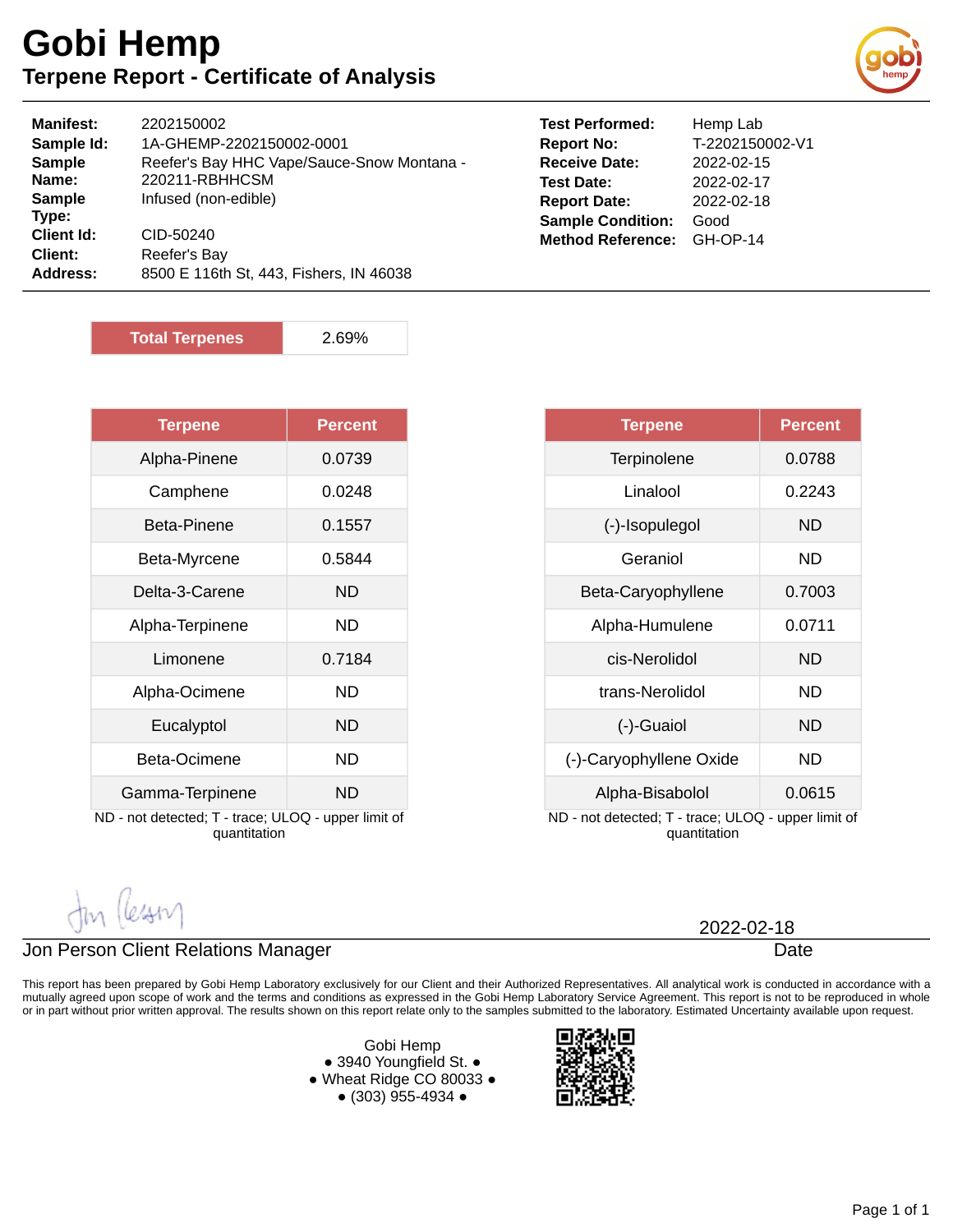

| <b>Manifest:</b><br>Sample Id:<br><b>Sample Name:</b>           | 2202150002<br>1A-GHEMP-2202150002-0001<br>Reefer's Bay HHC Vape/Sauce-Snow Montana - 220211-<br>RBHHCSM | <b>Test Performed:</b><br><b>Report No:</b><br><b>Receive Date:</b><br><b>Test Date:</b> | Hemp Lab<br>P-2202150002-V1<br>2022-02-15<br>2022-02-17 |
|-----------------------------------------------------------------|---------------------------------------------------------------------------------------------------------|------------------------------------------------------------------------------------------|---------------------------------------------------------|
| <b>Sample Type:</b><br><b>Client Id:</b><br>Client:<br>Address: | Concentrate<br>CID-50240<br>Reefer's Bay<br>8500 E 116th St, 443, Fishers, IN 46038                     | <b>Report Date:</b><br><b>Sample Condition:</b><br><b>Method Reference:</b>              | 2022-02-18<br>Good<br>GH-OP-06                          |

#### **Scope**

The content of sixteen cannabinoids was determined by an in-house developed method for solvent extraction followed by High Performance Liquid Chromatography with Diode Array Detection.

| <b>Cannabinoids</b>                                                                                | <b>Percent</b> | mg/gram   |
|----------------------------------------------------------------------------------------------------|----------------|-----------|
| <b>CBDV</b>                                                                                        | <b>ND</b>      | <b>ND</b> |
| CBDA                                                                                               | <b>ND</b>      | <b>ND</b> |
| <b>CBGA</b>                                                                                        | <b>ND</b>      | <b>ND</b> |
| CBG                                                                                                | <b>ND</b>      | <b>ND</b> |
| CBD                                                                                                | <b>ND</b>      | <b>ND</b> |
| <b>THCV</b>                                                                                        | <b>ND</b>      | <b>ND</b> |
| <b>CBN</b>                                                                                         | <b>ND</b>      | <b>ND</b> |
| ∆9-THC                                                                                             | <b>ND</b>      | <b>ND</b> |
| CBC                                                                                                | <b>ND</b>      | <b>ND</b> |
| <b>THCA</b>                                                                                        | <b>ND</b>      | <b>ND</b> |
| <b>CBDVA</b>                                                                                       | <b>ND</b>      | <b>ND</b> |
| <b>THCVA</b>                                                                                       | <b>ND</b>      | <b>ND</b> |
| <b>CBNA</b>                                                                                        | <b>ND</b>      | <b>ND</b> |
| $\Delta$ 8-THC                                                                                     | <b>ND</b>      | ND.       |
| CBL                                                                                                | <b>ND</b>      | <b>ND</b> |
| <b>CBCA</b><br>ND - not detected; T - trace; LOQ - limit of quantitation; LOD - limit of detection | <b>ND</b>      | <b>ND</b> |

|                           | <b>Percent</b> | mg/gram |
|---------------------------|----------------|---------|
| Total ∆9-THC              | 0.00           | 0.00    |
| <b>Total CBD</b>          | 0.00           | 0.00    |
| <b>Total CBG</b>          | 0.00           | 0.00    |
| <b>Total Cannabinoids</b> | 0.00           | 0.00    |

Total Δ9-THC =  $Δ9-THC + (THCA × 0.877)$ Total CBD =  $CBD + (CBDA \times 0.877)$ Total CBG =  $CBG + (CBGA \times 0.877)$ 

Laboratory Comments:  $9R$ -HHC = 44.23% 9S-HHC = 49.48%

### Jerry Hogan - Director of Operations

This report has been prepared by Gobi Hemp Laboratory exclusively for our Client and their Authorized Representatives. All analytical work is conducted in accordance with a mutually agreed upon scope of work and the terms and conditions as expressed in the Gobi Hemp Laboratory Service Agreement. This report is not to be reproduced in whole or in part without prior written approval. The results shown on this report relate only to the samples submitted to the laboratory. Estimated Uncertainty available upon request. Only cannabinoids included in the table above are ISO/IEC 17025:2017 accredited.



Gobi Hemp ● 3940 Youngfield St. ● ● Wheat Ridge CO 80033 ● **● ISO/IEC 17025:2017 Accredited ●** ● (303) 955-4934 ●



2022-02-18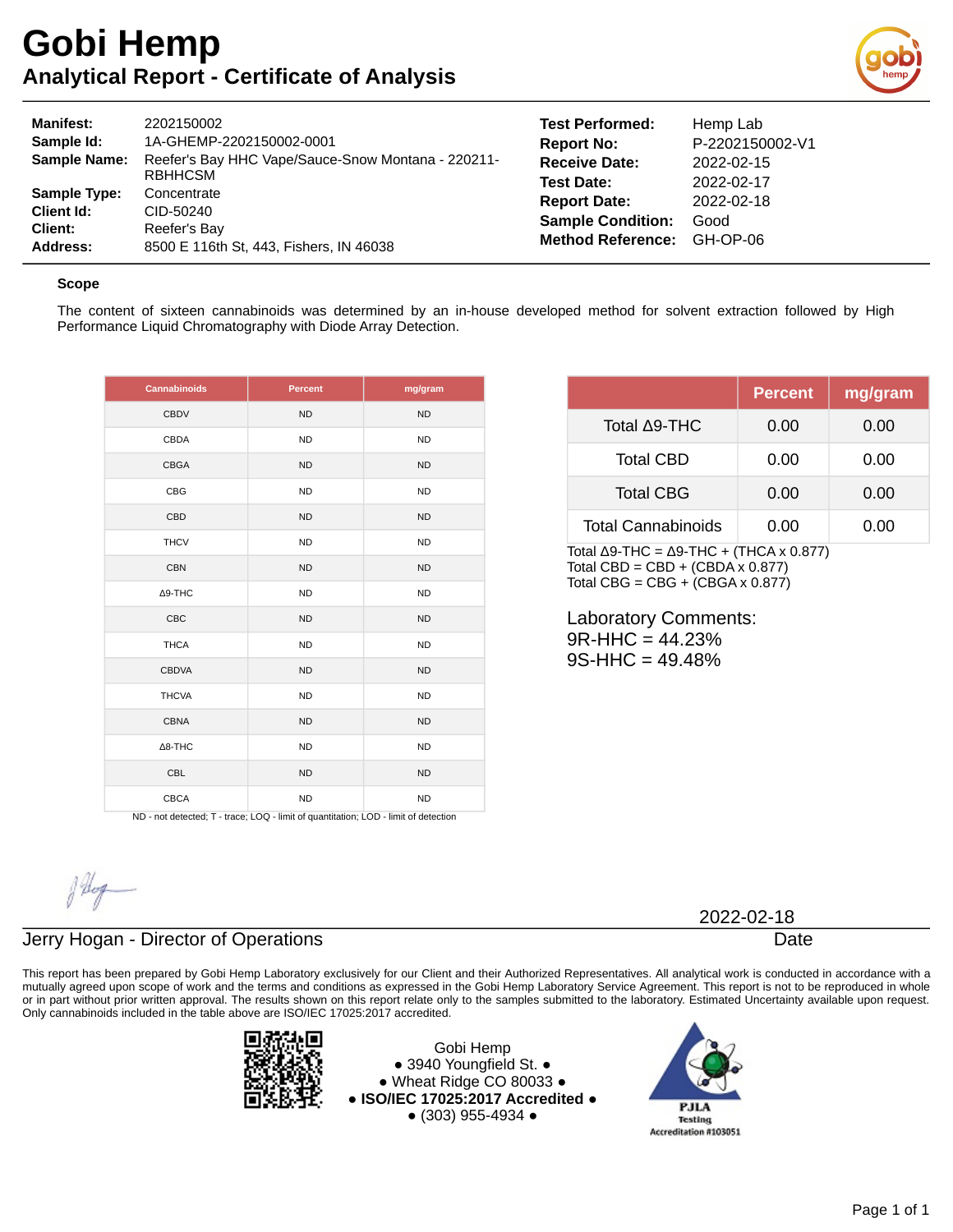# **Gobi Hemp Pesticide Residues Report - Certificate of Analysis**



| <b>Manifest:</b> | 2202150002                                                           |
|------------------|----------------------------------------------------------------------|
| Sample Id:       | 1A-GHEMP-2202150002-0001                                             |
| Sample Name:     | Reefer's Bay HHC Vape/Sauce-Snow Montana - 220211-<br><b>RBHHCSM</b> |
| Sample Type:     | Concentrate                                                          |
| Client Id:       | CID-50240                                                            |
| Client:          | Reefer's Bay                                                         |
| Address:         | 8500 E 116th St, 443, Fishers, IN 46038                              |
|                  |                                                                      |

| <b>Test Performed:</b>   | Hemp Lab         |
|--------------------------|------------------|
| <b>Report No:</b>        | PE-2202150002-V1 |
| <b>Receive Date:</b>     | 2022-02-15       |
| <b>Test Date:</b>        | 2022-02-21       |
| <b>Report Date:</b>      | 2022-02-22       |
| <b>Sample Condition:</b> | Good             |
| <b>Method Reference:</b> | <b>GH-OP-11</b>  |
|                          |                  |

#### **Scope**

The content of 60 pesticides were quantified using liquid chromatography coupled to multiple mass spectrometry (LC-MS2) equipped with electrospray ionization (ESI) in positive mode after sample extraction using methodology based on AOAC 2007 and EN 15662 standard procedures. Identification was based on the retention time of each compound and the product mass generated using single reaction monitoring (SRM), and quantitation was determined using external standard calibration.

| Analyte                 | Reporting Level µg/g | $\mu$ g/g | Analyte                                                                                                         | Reporting Level µg/g | $\mu$ g/g |
|-------------------------|----------------------|-----------|-----------------------------------------------------------------------------------------------------------------|----------------------|-----------|
| Avermectin B1a          | 0.1                  | <b>ND</b> | Hexythiazox                                                                                                     | 0.1                  | <b>ND</b> |
| Acephate                | 0.1                  | <b>ND</b> | Imazilil                                                                                                        | 0.1                  | <b>ND</b> |
| Acetamiprid             | 0.1                  | <b>ND</b> | Imidacloprid                                                                                                    | 0.1                  | <b>ND</b> |
| Aldicarb                | 0.1                  | <b>ND</b> | Kresoxim Methyl                                                                                                 | 0.1                  | <b>ND</b> |
| Azoxystrobin            | 0.1                  | <b>ND</b> | Malathion                                                                                                       | 0.1                  | <b>ND</b> |
| Bifenazate              | 0.1                  | <b>ND</b> | Metalaxyl                                                                                                       | 0.1                  | <b>ND</b> |
| <b>Bifenthrin</b>       | 0.1                  | <b>ND</b> | Methiocarb                                                                                                      | 0.1                  | <b>ND</b> |
| <b>Boscalid</b>         | 0.1                  | <b>ND</b> | Methomyl                                                                                                        | 0.1                  | <b>NT</b> |
| Captan                  | 0.1                  | <b>ND</b> | Mevinphos*                                                                                                      | 0.1                  | <b>ND</b> |
| Carbaryl                | 0.1                  | <b>ND</b> | <b>MGK-264</b>                                                                                                  | 0.1                  | <b>ND</b> |
| Carbofuran              | 0.1                  | <b>ND</b> | Myclobutanil                                                                                                    | 0.1                  | <b>ND</b> |
| Chlorantraniliprole     | 0.1                  | <b>ND</b> | Oxamyl                                                                                                          | 0.1                  | <b>ND</b> |
| Chlordane               | 0.1                  | <b>ND</b> | Paclobutrazol                                                                                                   | 0.1                  | <b>ND</b> |
| Chlorpyrifos            | $0.1\,$              | <b>ND</b> | Pentachloronitrobenzene                                                                                         | 0.1                  | <b>ND</b> |
| Clofentazine            | 0.1                  | <b>ND</b> | Permethrin*                                                                                                     | 0.1                  | <b>ND</b> |
| Coumaphos               | 0.1                  | <b>ND</b> | Imidan(Phosmet)                                                                                                 | 0.1                  | <b>ND</b> |
| Baythroid (Cyfluthrin)* | 0.1                  | <b>NT</b> | Piperonyl Butoxide                                                                                              | 0.1                  | <b>ND</b> |
| Cypermethrin*           | 0.1                  | <b>NT</b> | Propiconazole                                                                                                   | 0.1                  | <b>ND</b> |
| Dichlorvos              | 0.1                  | <b>ND</b> | Propuxor                                                                                                        | 0.1                  | <b>ND</b> |
| Diazinon                | 0.1                  | <b>ND</b> | Pyrethrin*                                                                                                      | 0.1                  | <b>ND</b> |
| Dimethoate              | 0.1                  | <b>ND</b> | Pyridaben                                                                                                       | 0.1                  | <b>ND</b> |
| Dimethomorph*           | 0.1                  | <b>ND</b> | Spinetoram                                                                                                      | 0.1                  | <b>ND</b> |
| Prophos                 | $0.1\,$              | <b>ND</b> | Spinosad*                                                                                                       | $0.1\,$              | <b>ND</b> |
| Etofenprox              | 0.1                  | <b>ND</b> | Spiromefesin                                                                                                    | 0.1                  | <b>ND</b> |
| Etoxazole               | 0.1                  | <b>ND</b> | Spirotetramat                                                                                                   | 0.1                  | <b>ND</b> |
| Fenhexamid              | 0.1                  | <b>ND</b> | Spiroxamine                                                                                                     | 0.1                  | <b>ND</b> |
| Fenoxycarb              | 0.1                  | <b>ND</b> | Tebuconazole                                                                                                    | 0.1                  | <b>ND</b> |
| Fenpyroximate           | 0.1                  | <b>ND</b> | Thiacloprid                                                                                                     | 0.1                  | <b>ND</b> |
| Fipronil                | 0.1                  | <b>NT</b> | Thiamethoxam                                                                                                    | 0.1                  | <b>ND</b> |
| Flonicamid              | 0.1                  | <b>ND</b> | Trifloxystrobin                                                                                                 | 0.1                  | <b>ND</b> |
| Fludioxonil             | 0.1                  | <b>ND</b> | NT - not tested; ND - not detected above Reporting Level; T - trace; * Total of Isomers<br><b>Lab Comments:</b> |                      |           |

#### Jon Person Client Relations Manager

This report has been prepared by Gobi Analytical, Inc. exclusively for our Client and their Authorized Representatives. All analytical work is conducted in accordance with a mutually agreed upon scope of work and the terms and conditions as expressed in the Gobi Analytical Inc. Laboratory Service Agreement. This report is not to be reproduced in whole or in part without prior written approval. The results shown on this report relate only to the samples submitted to the laboratory.

> ●Gobi Hemp ● ● 3940 Youngfield St. Wheat Ridge CO 80033 ● ● (720)560-9299 ●



**Date** 

2022-02-22